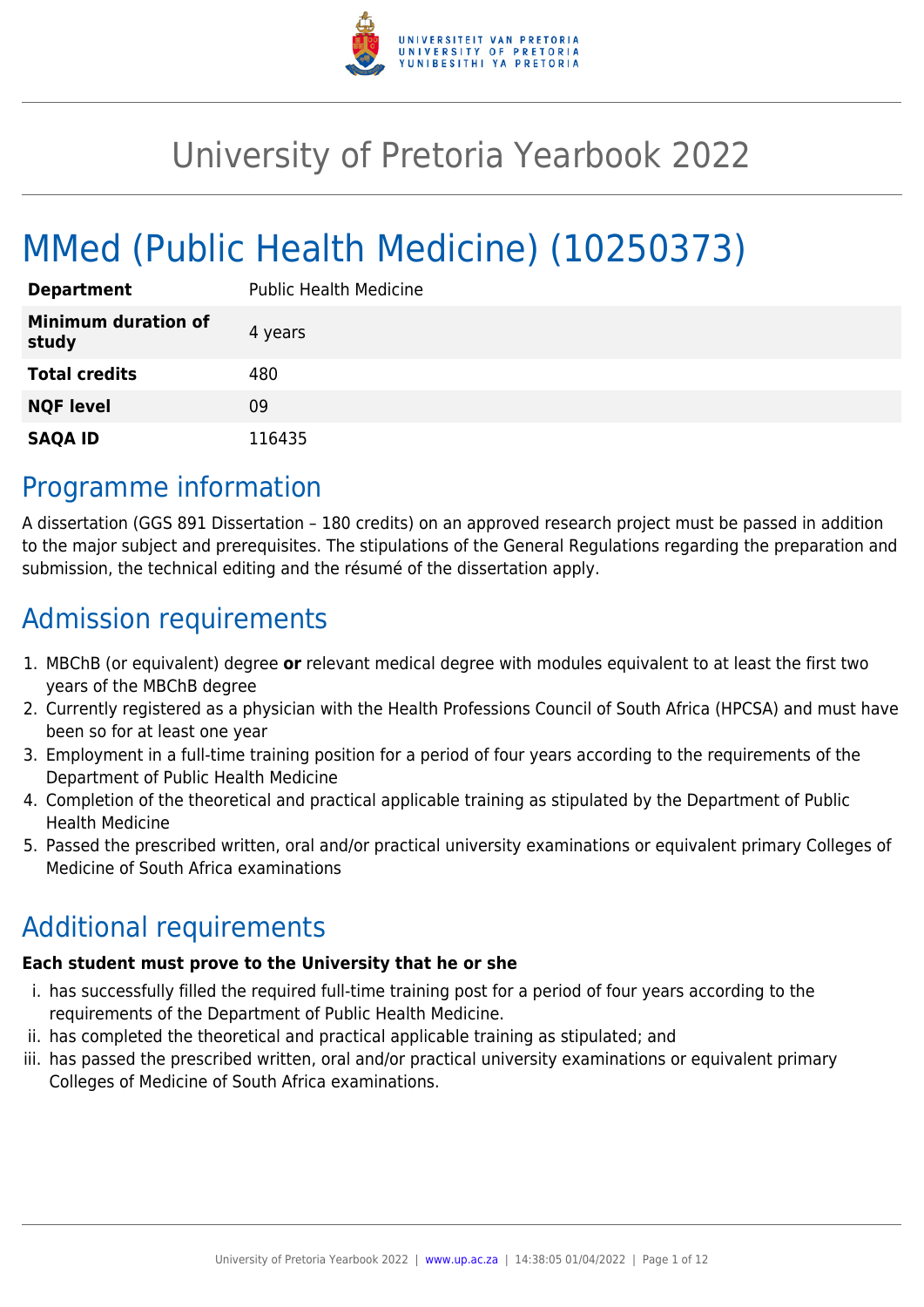

## Other programme-specific information

**Please note:** All MMed students must register for, and attend (TNM 800) Applied research methodology, satisfactorily.

"Major subject" refers to the recognised field of study in Medicine in which the student specialises. The study of the major subject extends over four years, as prescribed by the Department of Public Health Medicine.

### Examinations and pass requirements

- i. The sequence of the examinations in the prerequisite subjects will be determined by the head of the department of Public Health Medicine.
- ii. The final exit examination for the major subject will be conducted by the Colleges of Medicine of South Africa. Only candidates who have met all the requirements for the MMed(Public Health Medicine) degree except for the major subject, i.e. passed all prerequisite subjects, completed all applicable training as prescribed in Reg. P.3(c) and completed the required research component for the degree in accordance with the Faculty Yearbook regulations, i.e. TNM 800 and the dissertation (GGS 890) will be allowed to write the Colleges of Medicine of South Africa exit examination.
- iii. A minimum final mark of 50% is required to pass in a subject.
- iv. A student is not admitted to the examination in a prerequisite subject (second examinations excluded) more than twice, nor is he or she admitted to the examination in the major subject more than twice.

#### **Second examinations**

Second examinations in the prerequisite subjects will only be held after at least six months have elapsed since the conclusion of the examination in which the student had failed.

### Exemption

- i. The Faculty Board may grant partial exemption from the training and work mentioned earlier on the grounds of comparable training and experience completed in another post or at another recognised institution – with the proviso that exemption from a maximum period of 18 months may be granted in the case of a four-year programme such as the MMed (Public Health Medicine) degree programme.
- ii. Exemption from a maximum of two years' Public Health Medicine training may be granted in the Department of Public Health Medicine in respect of the MMed(Public Health Medicine) degree, to a candidate already in possession of a Fellowship of the College of Public Health Medicine or a Fellowship of the College of Occupational Health Medicine of the Colleges of Medicine of South Africa. Such a candidate must have completed a period of at least 24 months of registrar training in Public Health Medicine or in Occupational Health Medicine that is recorded as such by the HPCSA.

# Practical/clinical/internship information

Registrars in Public Health Medicine are expected to undergo rotational attachment to a number of designated health service organisations during their period of training.

### Research information

A dissertation on an approved research project must be passed in addition to the major subject and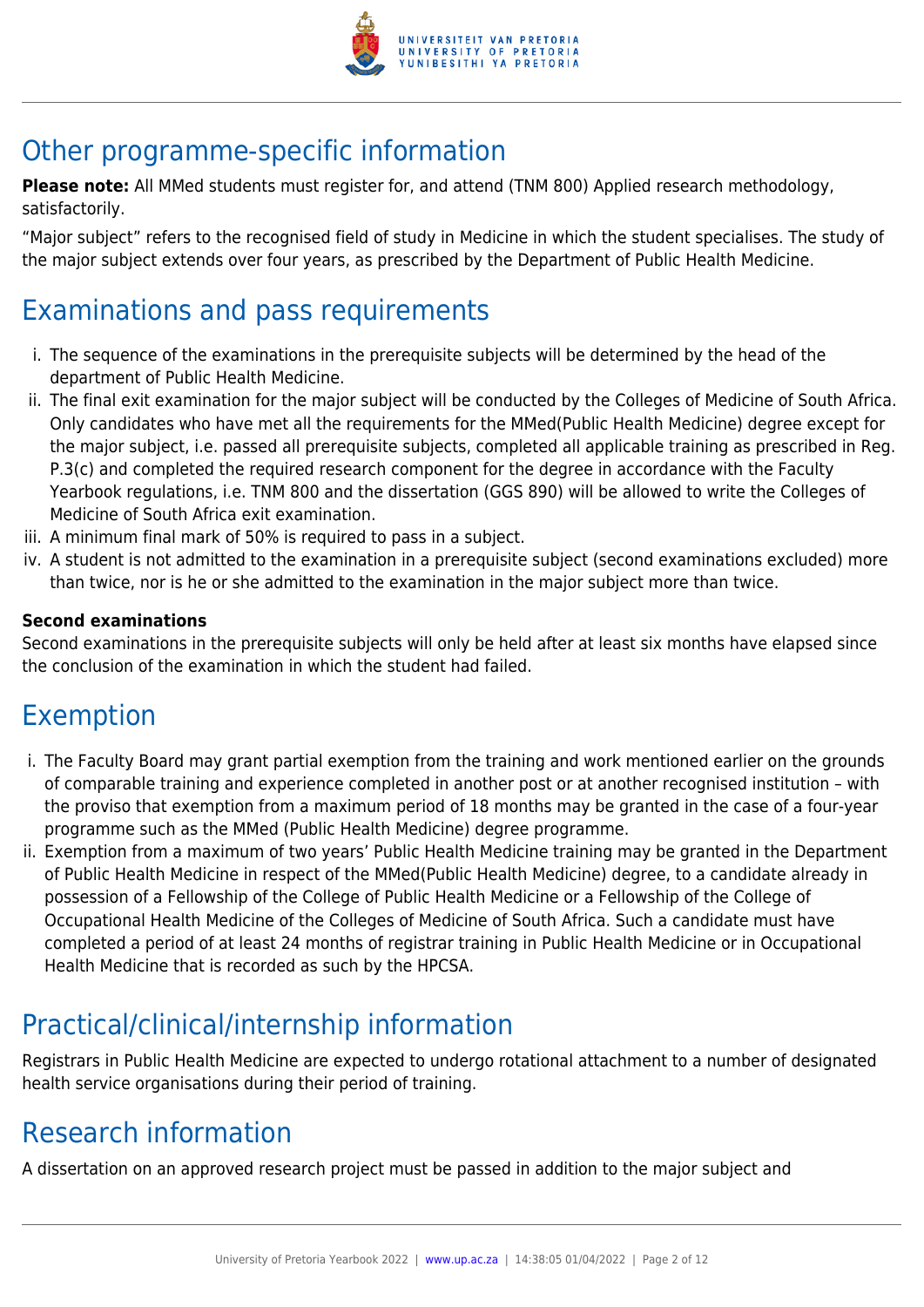

prerequisites. The stipulations of the General Regulations regarding the preparation and submission, the technical editing and the résumé of the dissertation apply.

### Pass with distinction

The degree is conferred at the end of the prescribed training period, i.e. four years. The degree is conferred with distinction on a student who has obtained a final mark of at least 75% in his or her major subject.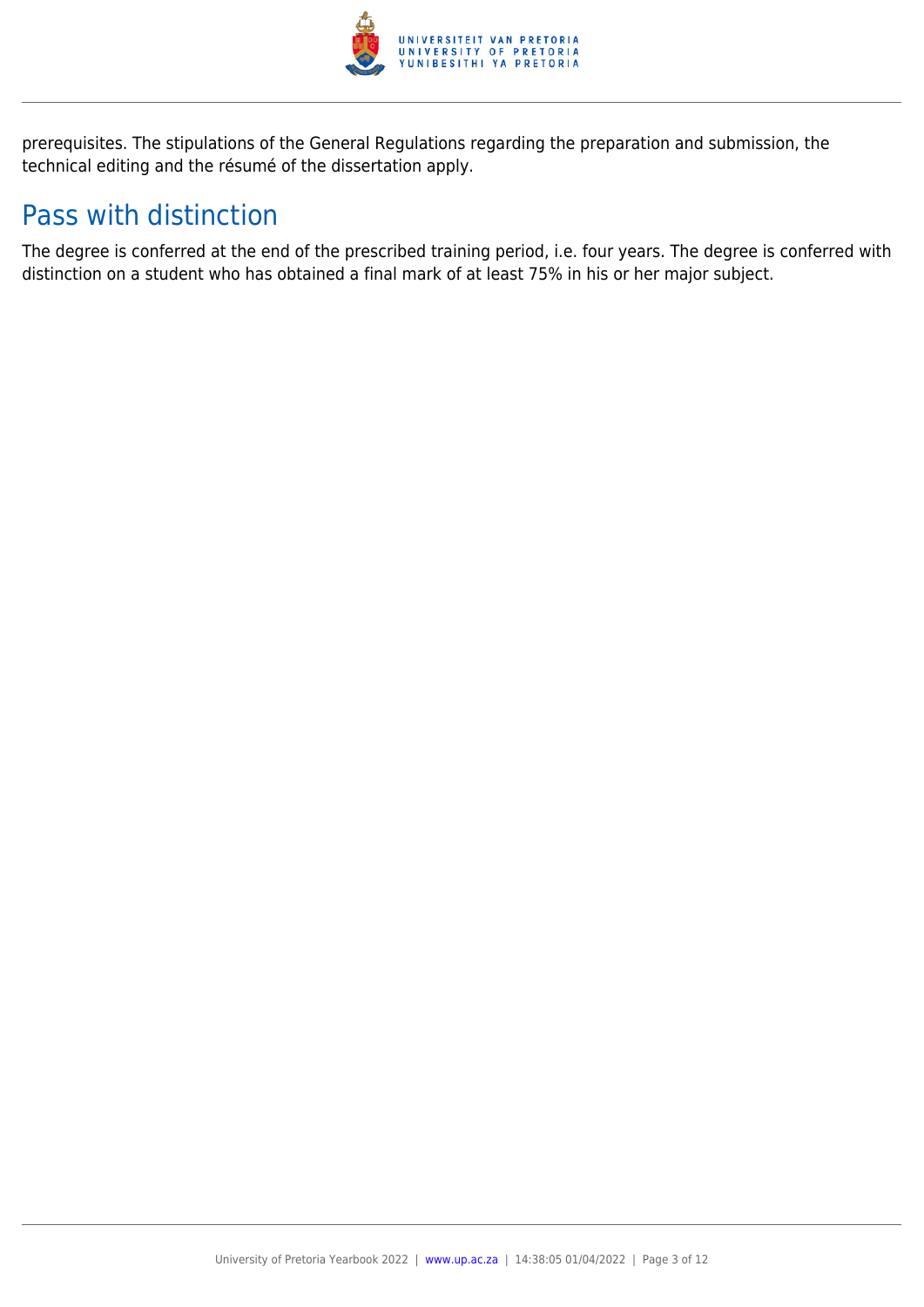

### Curriculum: Year 1

**Minimum credits: 480**

### **Core modules**

#### **Administrative theory and health related social sciences 800 (ASW 800)**

| 50.00                          |
|--------------------------------|
| 09                             |
| No prerequisites.              |
| Module is presented in English |
| <b>Public Health Medicine</b>  |
| Year                           |
|                                |

#### **Module content**

This module involves the theory of leadership and organisational models in health, health systems and their planning, management and evaluation. Knowledge and application of relevant national and key international health policies and legislation. Knowledge and skills in health economics and financing, psychology, medical sociology and sociological models of health, health promotion and social marketing. Knowledge and application of qualitative research methodologies. Knowledge and skills in occupational hygiene, occupational medicine and management of an occupational health service.

#### **Epidemiology theory, biostatistics and demography 800 (EBD 800)**

| <b>Module credits</b>         | 50.00                          |
|-------------------------------|--------------------------------|
| <b>NQF Level</b>              | 09                             |
| <b>Prerequisites</b>          | No prerequisites.              |
| <b>Language of tuition</b>    | Module is presented in English |
| <b>Department</b>             | <b>Public Health Medicine</b>  |
| <b>Period of presentation</b> | Year                           |

#### **Module content**

This module covers the principles of basic and applied Epidemiology, e.g. quantitative research methodologies, infectious diseases epidemiology, clinical epidemiology and epidemiology for occupational health. The principles of biostatistics and the use of STATA software for management and analysis of datasets. The principles of demography and interpretation and utilisation of demographic data. Health information systems.

| <b>Module credits</b> | 150.00                                                                                                                                                                  |
|-----------------------|-------------------------------------------------------------------------------------------------------------------------------------------------------------------------|
| <b>NQF Level</b>      | 09                                                                                                                                                                      |
| <b>Prerequisites</b>  | Subject to passing EBD 800, ONO 800 and ASW 800 and to the fulfilment of the<br>College of Public Health Medicine requirements for entry to the College<br>examinations |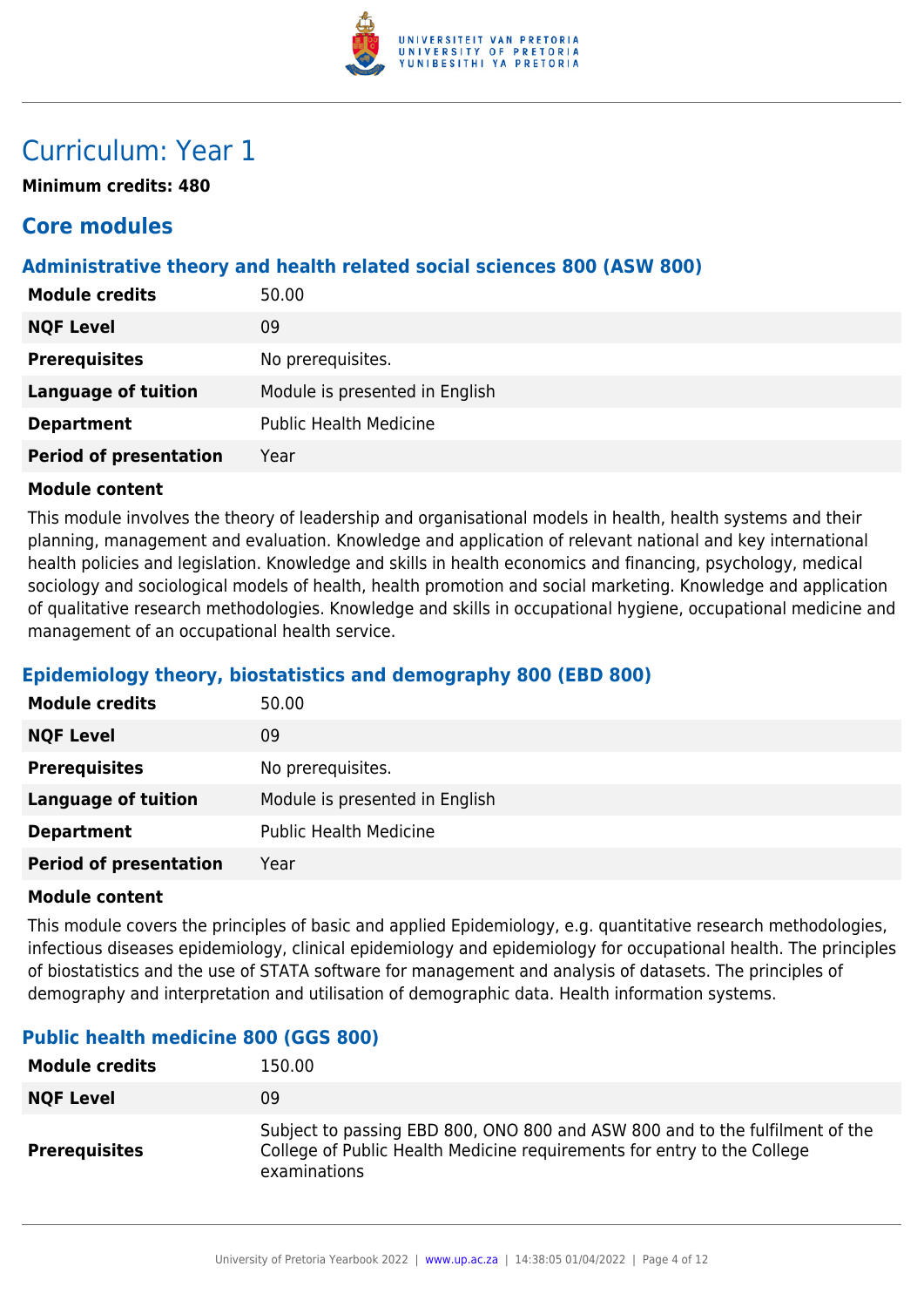

| <b>Contact time</b>           | 3 discussion classes per week  |
|-------------------------------|--------------------------------|
| Language of tuition           | Module is presented in English |
| <b>Department</b>             | <b>Public Health Medicine</b>  |
| <b>Period of presentation</b> | Year                           |

The final exit examination GGS 800 will be conducted by the Colleges of Medicine of South Africa. The content of GGS 800 is therefore as determined by the current regulations and curriculum of the College of Public Health Medicine, a constituent member of the Colleges of Medicine of South Africa.

#### **Dissertation: Public health medicine 891 (GGS 891)**

| <b>Module credits</b>         | 180.00                         |
|-------------------------------|--------------------------------|
| <b>NQF Level</b>              | 09                             |
| Language of tuition           | Module is presented in English |
| <b>Department</b>             | <b>Public Health Medicine</b>  |
| <b>Period of presentation</b> | Year                           |

#### **Communicable and non-communicable health-related conditions 800 (ONO 800)**

| <b>Module credits</b>         | 50.00                          |
|-------------------------------|--------------------------------|
| <b>NQF Level</b>              | 09                             |
| <b>Prerequisites</b>          | No prerequisites.              |
| <b>Language of tuition</b>    | Module is presented in English |
| <b>Department</b>             | <b>Public Health Medicine</b>  |
| <b>Period of presentation</b> | Year                           |

#### **Module content**

This module covers the principles of disease prevention and control and addresses a broad scope of communicable and non-communicable diseases. Surveillance systems and their applications.

#### **Applied research methodology 802 (TNM 802)**

| <b>Module credits</b>         | 0.00                                |
|-------------------------------|-------------------------------------|
| <b>NQF Level</b>              | 09                                  |
| <b>Language of tuition</b>    | Module is presented in English      |
| <b>Department</b>             | <b>Health Sciences Deans Office</b> |
| <b>Period of presentation</b> | Year                                |
| <b>Module content</b>         |                                     |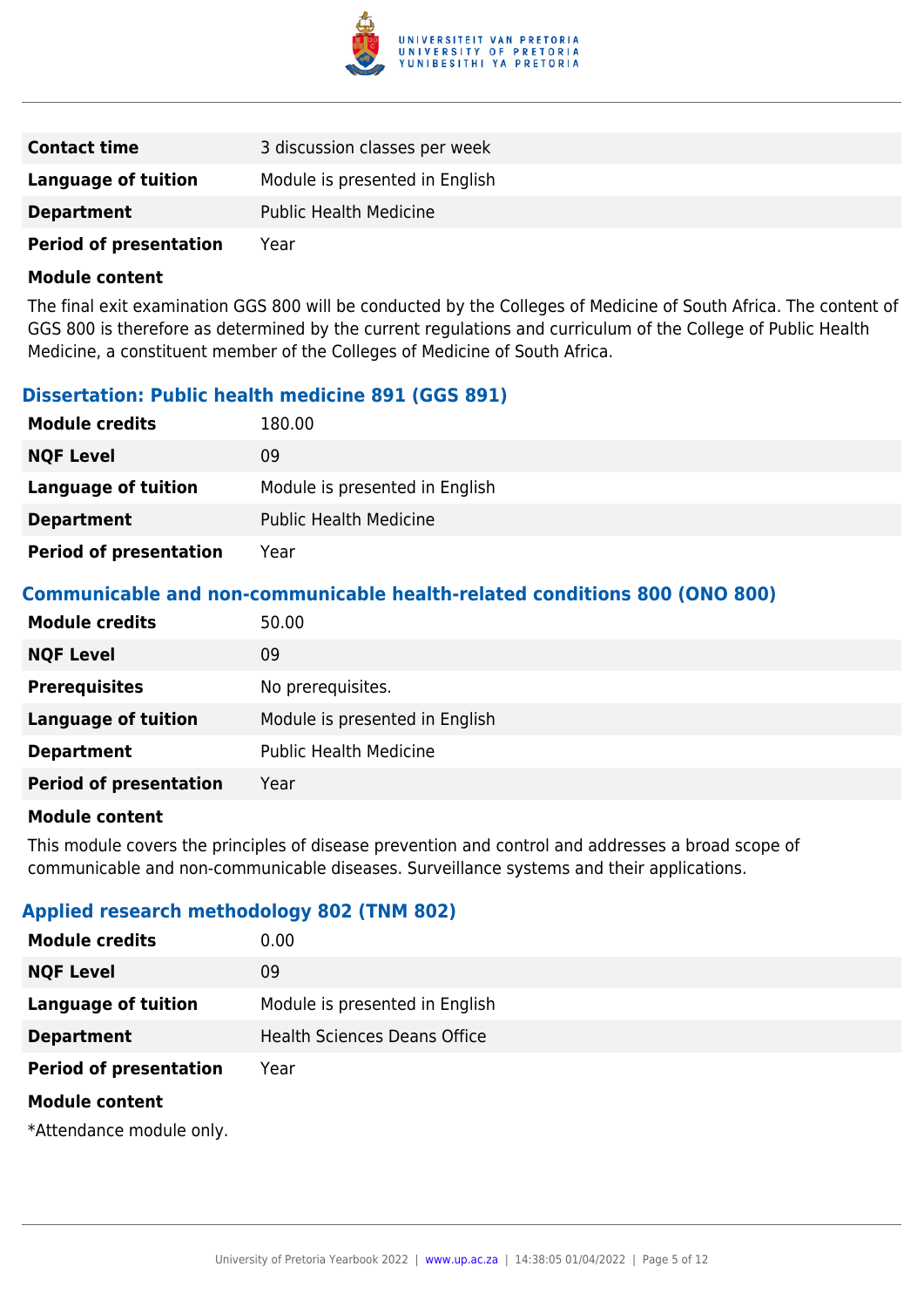

### Curriculum: Year 2

**Minimum credits: 480**

### **Core modules**

#### **Administrative theory and health related social sciences 800 (ASW 800)**

| 50.00                          |
|--------------------------------|
| 09                             |
| No prerequisites.              |
| Module is presented in English |
| <b>Public Health Medicine</b>  |
| Year                           |
|                                |

#### **Module content**

This module involves the theory of leadership and organisational models in health, health systems and their planning, management and evaluation. Knowledge and application of relevant national and key international health policies and legislation. Knowledge and skills in health economics and financing, psychology, medical sociology and sociological models of health, health promotion and social marketing. Knowledge and application of qualitative research methodologies. Knowledge and skills in occupational hygiene, occupational medicine and management of an occupational health service.

#### **Epidemiology theory, biostatistics and demography 800 (EBD 800)**

| <b>Module credits</b>         | 50.00                          |
|-------------------------------|--------------------------------|
| <b>NQF Level</b>              | 09                             |
| <b>Prerequisites</b>          | No prerequisites.              |
| <b>Language of tuition</b>    | Module is presented in English |
| <b>Department</b>             | <b>Public Health Medicine</b>  |
| <b>Period of presentation</b> | Year                           |

#### **Module content**

This module covers the principles of basic and applied Epidemiology, e.g. quantitative research methodologies, infectious diseases epidemiology, clinical epidemiology and epidemiology for occupational health. The principles of biostatistics and the use of STATA software for management and analysis of datasets. The principles of demography and interpretation and utilisation of demographic data. Health information systems.

| <b>Module credits</b> | 150.00                                                                                                                                                                  |
|-----------------------|-------------------------------------------------------------------------------------------------------------------------------------------------------------------------|
| <b>NQF Level</b>      | 09                                                                                                                                                                      |
| <b>Prerequisites</b>  | Subject to passing EBD 800, ONO 800 and ASW 800 and to the fulfilment of the<br>College of Public Health Medicine requirements for entry to the College<br>examinations |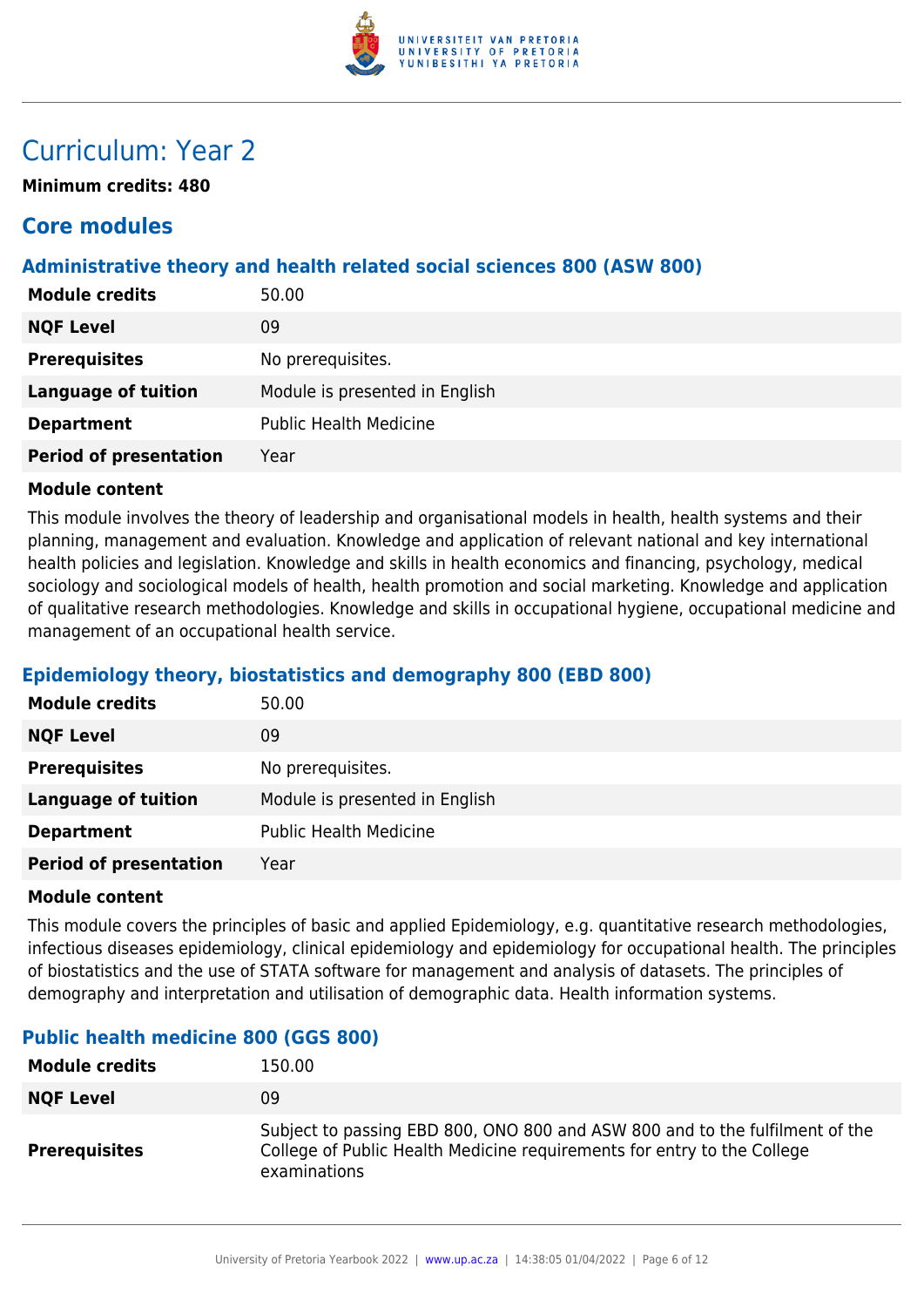

| <b>Contact time</b>           | 3 discussion classes per week  |
|-------------------------------|--------------------------------|
| Language of tuition           | Module is presented in English |
| <b>Department</b>             | <b>Public Health Medicine</b>  |
| <b>Period of presentation</b> | Year                           |

The final exit examination GGS 800 will be conducted by the Colleges of Medicine of South Africa. The content of GGS 800 is therefore as determined by the current regulations and curriculum of the College of Public Health Medicine, a constituent member of the Colleges of Medicine of South Africa.

#### **Dissertation: Public health medicine 891 (GGS 891)**

| <b>Module credits</b>         | 180.00                         |
|-------------------------------|--------------------------------|
| <b>NQF Level</b>              | 09                             |
| Language of tuition           | Module is presented in English |
| <b>Department</b>             | <b>Public Health Medicine</b>  |
| <b>Period of presentation</b> | Year                           |

#### **Communicable and non-communicable health-related conditions 800 (ONO 800)**

| <b>Module credits</b>         | 50.00                          |
|-------------------------------|--------------------------------|
| <b>NQF Level</b>              | 09                             |
| <b>Prerequisites</b>          | No prerequisites.              |
| <b>Language of tuition</b>    | Module is presented in English |
| <b>Department</b>             | <b>Public Health Medicine</b>  |
| <b>Period of presentation</b> | Year                           |

#### **Module content**

This module covers the principles of disease prevention and control and addresses a broad scope of communicable and non-communicable diseases. Surveillance systems and their applications.

#### **Applied research methodology 802 (TNM 802)**

| <b>Module credits</b>         | 0.00                                |
|-------------------------------|-------------------------------------|
| <b>NQF Level</b>              | 09                                  |
| <b>Language of tuition</b>    | Module is presented in English      |
| <b>Department</b>             | <b>Health Sciences Deans Office</b> |
| <b>Period of presentation</b> | Year                                |
| <b>Module content</b>         |                                     |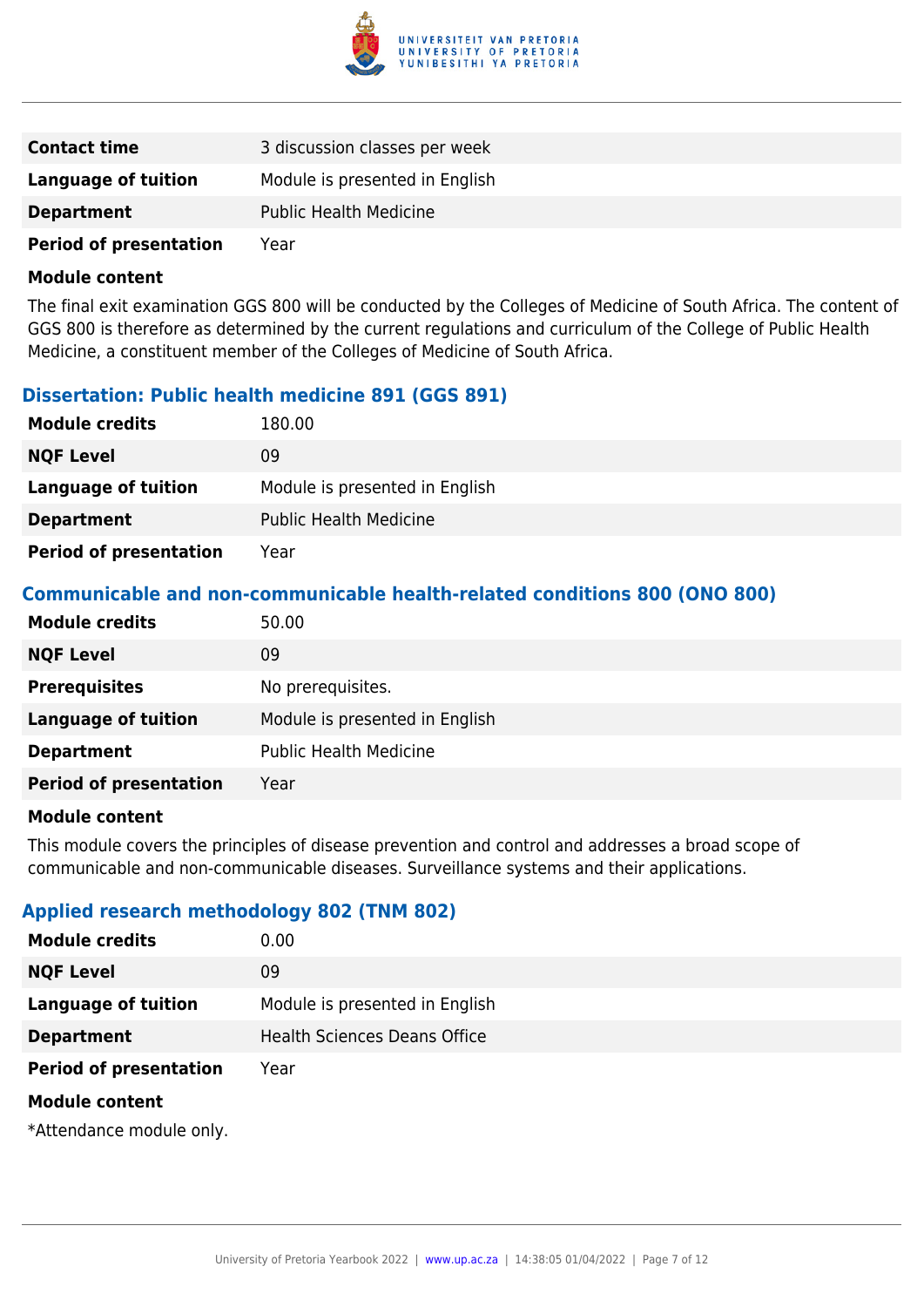

### Curriculum: Year 3

**Minimum credits: 480**

### **Core modules**

#### **Administrative theory and health related social sciences 800 (ASW 800)**

| 50.00                          |
|--------------------------------|
| 09                             |
| No prerequisites.              |
| Module is presented in English |
| <b>Public Health Medicine</b>  |
| Year                           |
|                                |

#### **Module content**

This module involves the theory of leadership and organisational models in health, health systems and their planning, management and evaluation. Knowledge and application of relevant national and key international health policies and legislation. Knowledge and skills in health economics and financing, psychology, medical sociology and sociological models of health, health promotion and social marketing. Knowledge and application of qualitative research methodologies. Knowledge and skills in occupational hygiene, occupational medicine and management of an occupational health service.

#### **Epidemiology theory, biostatistics and demography 800 (EBD 800)**

| <b>Module credits</b>         | 50.00                          |
|-------------------------------|--------------------------------|
| <b>NQF Level</b>              | 09                             |
| <b>Prerequisites</b>          | No prerequisites.              |
| <b>Language of tuition</b>    | Module is presented in English |
| <b>Department</b>             | <b>Public Health Medicine</b>  |
| <b>Period of presentation</b> | Year                           |

#### **Module content**

This module covers the principles of basic and applied Epidemiology, e.g. quantitative research methodologies, infectious diseases epidemiology, clinical epidemiology and epidemiology for occupational health. The principles of biostatistics and the use of STATA software for management and analysis of datasets. The principles of demography and interpretation and utilisation of demographic data. Health information systems.

| <b>Module credits</b> | 150.00                                                                                                                                                                  |
|-----------------------|-------------------------------------------------------------------------------------------------------------------------------------------------------------------------|
| <b>NQF Level</b>      | 09                                                                                                                                                                      |
| <b>Prerequisites</b>  | Subject to passing EBD 800, ONO 800 and ASW 800 and to the fulfilment of the<br>College of Public Health Medicine requirements for entry to the College<br>examinations |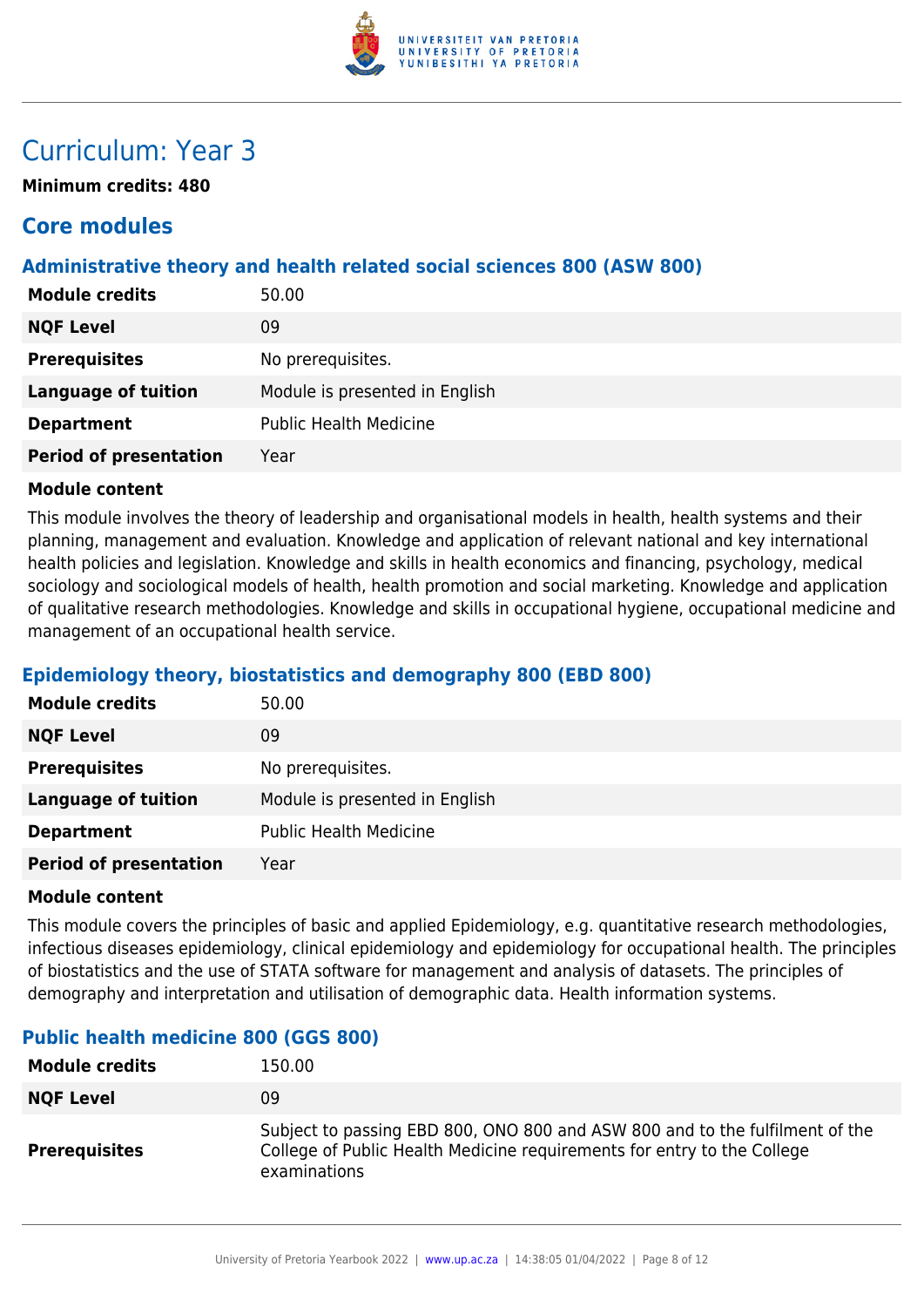

| <b>Contact time</b>           | 3 discussion classes per week  |
|-------------------------------|--------------------------------|
| Language of tuition           | Module is presented in English |
| <b>Department</b>             | <b>Public Health Medicine</b>  |
| <b>Period of presentation</b> | Year                           |

The final exit examination GGS 800 will be conducted by the Colleges of Medicine of South Africa. The content of GGS 800 is therefore as determined by the current regulations and curriculum of the College of Public Health Medicine, a constituent member of the Colleges of Medicine of South Africa.

#### **Dissertation: Public health medicine 891 (GGS 891)**

| <b>Module credits</b>         | 180.00                         |
|-------------------------------|--------------------------------|
| <b>NQF Level</b>              | 09                             |
| Language of tuition           | Module is presented in English |
| <b>Department</b>             | <b>Public Health Medicine</b>  |
| <b>Period of presentation</b> | Year                           |

#### **Communicable and non-communicable health-related conditions 800 (ONO 800)**

| <b>Module credits</b>         | 50.00                          |
|-------------------------------|--------------------------------|
| <b>NQF Level</b>              | 09                             |
| <b>Prerequisites</b>          | No prerequisites.              |
| <b>Language of tuition</b>    | Module is presented in English |
| <b>Department</b>             | <b>Public Health Medicine</b>  |
| <b>Period of presentation</b> | Year                           |

#### **Module content**

This module covers the principles of disease prevention and control and addresses a broad scope of communicable and non-communicable diseases. Surveillance systems and their applications.

#### **Applied research methodology 802 (TNM 802)**

| <b>Module credits</b>         | 0.00                                |
|-------------------------------|-------------------------------------|
| <b>NQF Level</b>              | 09                                  |
| <b>Language of tuition</b>    | Module is presented in English      |
| <b>Department</b>             | <b>Health Sciences Deans Office</b> |
| <b>Period of presentation</b> | Year                                |
| <b>Module content</b>         |                                     |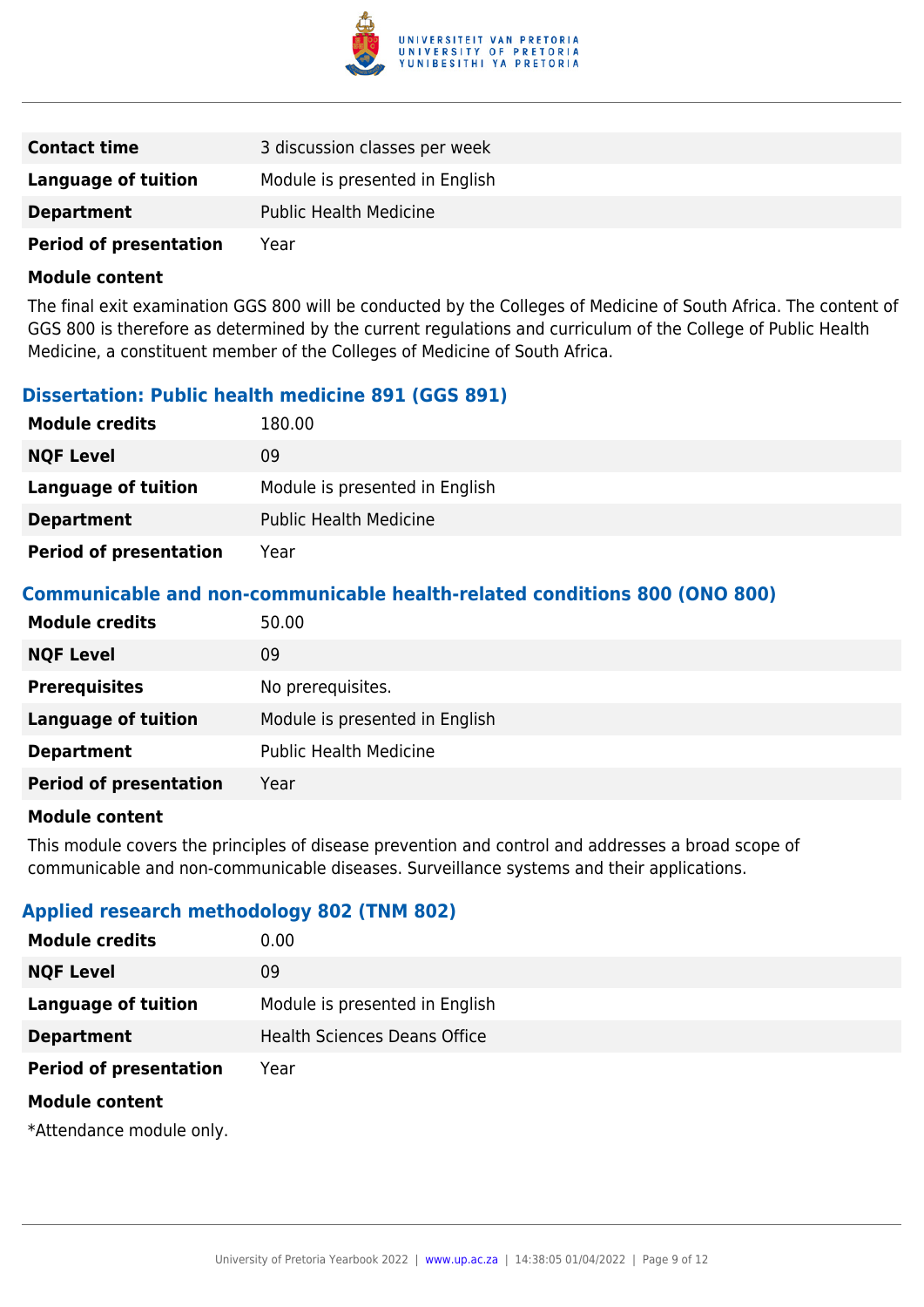

### Curriculum: Final year

**Minimum credits: 480**

### **Core modules**

#### **Administrative theory and health related social sciences 800 (ASW 800)**

| <b>Module credits</b>         | 50.00                          |
|-------------------------------|--------------------------------|
| <b>NQF Level</b>              | 09                             |
| <b>Prerequisites</b>          | No prerequisites.              |
| <b>Language of tuition</b>    | Module is presented in English |
| <b>Department</b>             | <b>Public Health Medicine</b>  |
| <b>Period of presentation</b> | Year                           |

#### **Module content**

This module involves the theory of leadership and organisational models in health, health systems and their planning, management and evaluation. Knowledge and application of relevant national and key international health policies and legislation. Knowledge and skills in health economics and financing, psychology, medical sociology and sociological models of health, health promotion and social marketing. Knowledge and application of qualitative research methodologies. Knowledge and skills in occupational hygiene, occupational medicine and management of an occupational health service.

#### **Epidemiology theory, biostatistics and demography 800 (EBD 800)**

| <b>Module credits</b>         | 50.00                          |
|-------------------------------|--------------------------------|
| <b>NQF Level</b>              | 09                             |
| <b>Prerequisites</b>          | No prerequisites.              |
| <b>Language of tuition</b>    | Module is presented in English |
| <b>Department</b>             | <b>Public Health Medicine</b>  |
| <b>Period of presentation</b> | Year                           |

#### **Module content**

This module covers the principles of basic and applied Epidemiology, e.g. quantitative research methodologies, infectious diseases epidemiology, clinical epidemiology and epidemiology for occupational health. The principles of biostatistics and the use of STATA software for management and analysis of datasets. The principles of demography and interpretation and utilisation of demographic data. Health information systems.

| <b>Module credits</b> | 150.00                                                                                                                                                                  |
|-----------------------|-------------------------------------------------------------------------------------------------------------------------------------------------------------------------|
| <b>NQF Level</b>      | 09                                                                                                                                                                      |
| <b>Prerequisites</b>  | Subject to passing EBD 800, ONO 800 and ASW 800 and to the fulfilment of the<br>College of Public Health Medicine requirements for entry to the College<br>examinations |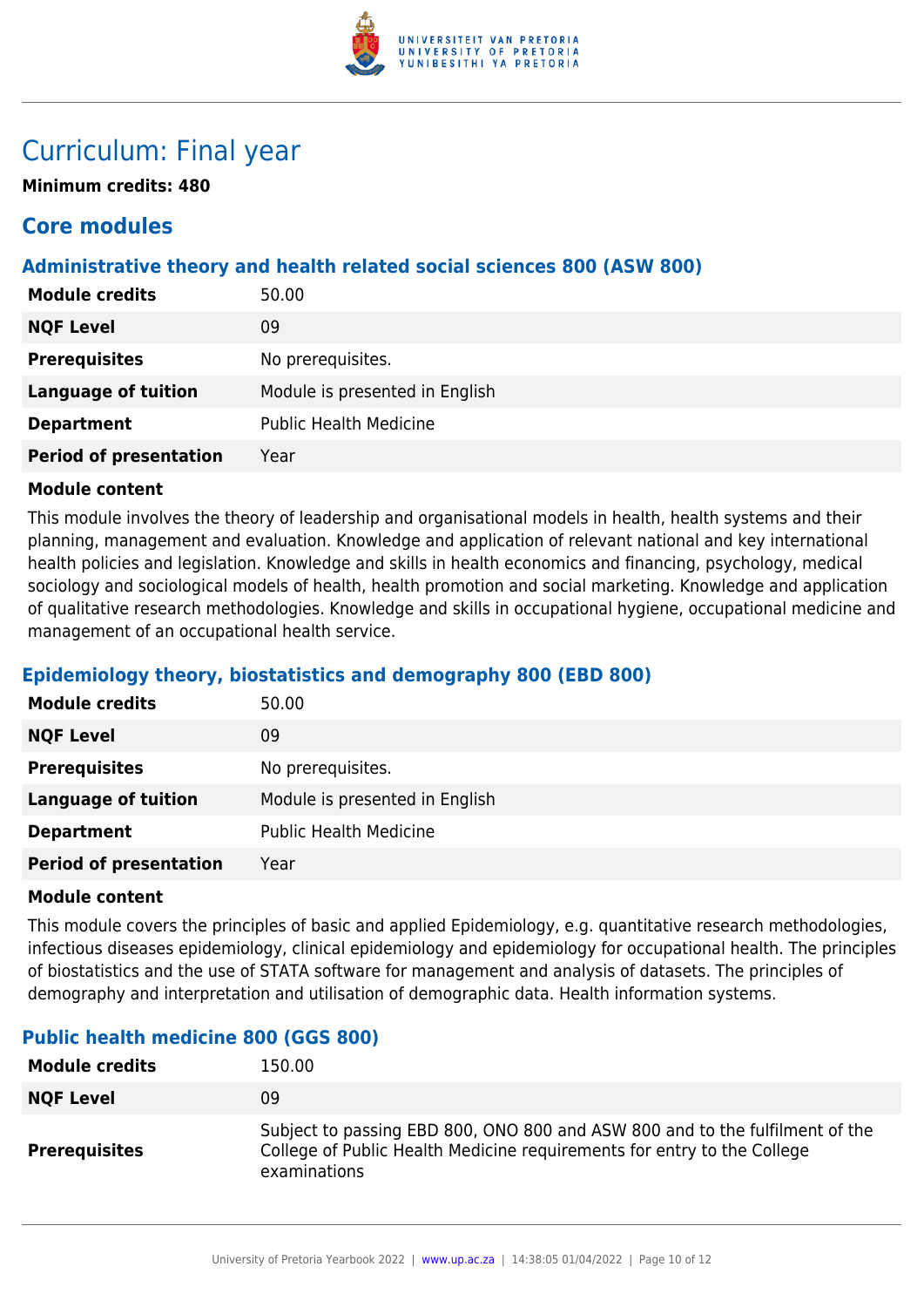

| <b>Contact time</b>           | 3 discussion classes per week  |
|-------------------------------|--------------------------------|
| Language of tuition           | Module is presented in English |
| <b>Department</b>             | <b>Public Health Medicine</b>  |
| <b>Period of presentation</b> | Year                           |

The final exit examination GGS 800 will be conducted by the Colleges of Medicine of South Africa. The content of GGS 800 is therefore as determined by the current regulations and curriculum of the College of Public Health Medicine, a constituent member of the Colleges of Medicine of South Africa.

#### **Dissertation: Public health medicine 891 (GGS 891)**

| <b>Module credits</b>         | 180.00                         |
|-------------------------------|--------------------------------|
| <b>NQF Level</b>              | 09                             |
| Language of tuition           | Module is presented in English |
| <b>Department</b>             | <b>Public Health Medicine</b>  |
| <b>Period of presentation</b> | Year                           |

#### **Communicable and non-communicable health-related conditions 800 (ONO 800)**

| <b>Module credits</b>         | 50.00                          |
|-------------------------------|--------------------------------|
| <b>NQF Level</b>              | 09                             |
| <b>Prerequisites</b>          | No prerequisites.              |
| <b>Language of tuition</b>    | Module is presented in English |
| <b>Department</b>             | <b>Public Health Medicine</b>  |
| <b>Period of presentation</b> | Year                           |

#### **Module content**

This module covers the principles of disease prevention and control and addresses a broad scope of communicable and non-communicable diseases. Surveillance systems and their applications.

#### **Applied research methodology 802 (TNM 802)**

| <b>Module credits</b>         | 0.00                                |
|-------------------------------|-------------------------------------|
| <b>NQF Level</b>              | 09                                  |
| <b>Language of tuition</b>    | Module is presented in English      |
| <b>Department</b>             | <b>Health Sciences Deans Office</b> |
| <b>Period of presentation</b> | Year                                |
| <b>Module content</b>         |                                     |